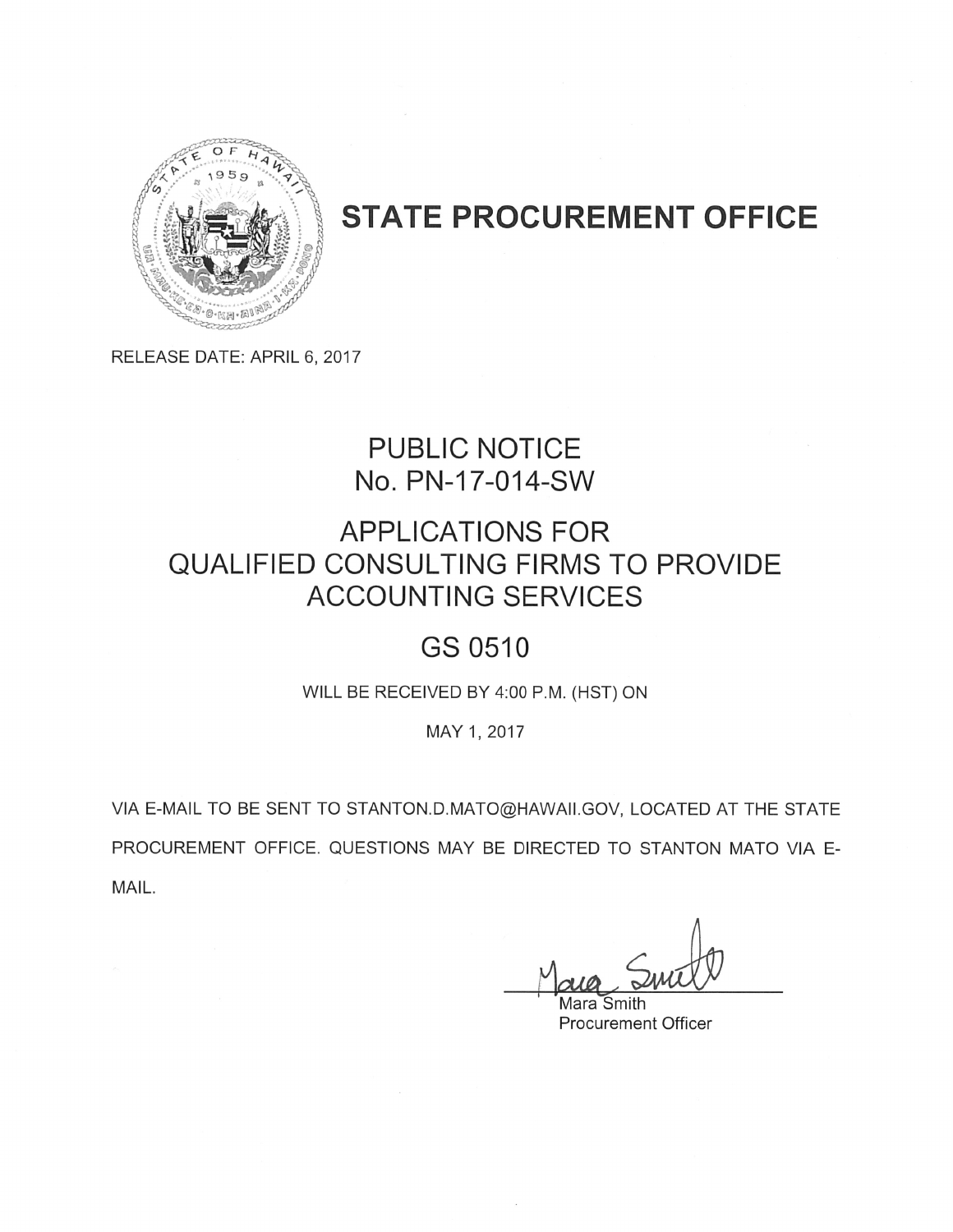# STATE OF HAWAII NOTICE to PROSPECTIVE APPLICANTS FOR PROFESSIONAL SERVICES

# **Accounting Services** GS 0510 **PN-17-014-SW**

Pursuant to Hawaii Revised Statutes (HRS), Section 103D-304, the Hawaii State Procurement Office (SPO), on behalf of the Department of Accounting and General Services (DAGS), is publishing this notice to invite persons engaged in providing Professional Accounting Services to submit current statements of qualifications and expressions of interest to support anticipated DAGS accounting requirements during Fiscal Year 2018.

The SPO will prepare a "list" of qualified consultants for Professional Accounting Services to be utilized throughout the fiscal year. Additional notices for professional services may be issued if (1) the response to the initial notice is inadequate; (2) the response to the initial notice does not result in adequate representation of available sources; or (3) previously unanticipated needs for professional services arise. Additional notices will be posted on the SPO's Procurement Notices for Solicitation website at: <http://spo3.hawaii.gov/notices/notices.>

The Consultant will be required to provide select schedules for the State's Comprehensive Annual Financial Report (CAFR) and departmental financial statements for the State of Hawaii (State) to improve the timeliness and accuracy of the CAFR deliverables. Schedules may include, but not be limited to modified accrual fund binders; adjusting/reclassifying journal entries and supporting schedules; and work papers such as Fixed Assets, Construction-In-Progress, and Vouchers Payable.

Persons interested in being considered for award shall submit the required information and completed attachments, as outlined in this notice, no later than **May 1, 2017, 4:00 p.m. HST**.

### **BACKGROUND MATERIALS**

The following table provides a list of attachments and document links that provide available materials related to this notice. Interested Offerors are encouraged to review this information in order to gain a thorough understanding of the Accounting Services that may be required. Inclusion of any department/agency listed below does not indicate or imply that the department/agency will purchase services as a result of this notice and the State is under no obligation to purchase such services.

|   |                                                                                                                                  | <b>Attachment Name or Document Link</b>  |
|---|----------------------------------------------------------------------------------------------------------------------------------|------------------------------------------|
|   | State of Hawaii CAFR, June 30, 2016                                                                                              | http://ags.hawaii.gov/accounting/annual- |
|   |                                                                                                                                  | financial-reports/                       |
| 2 | Financial Audit of the State of Hawaii<br>Department of Health Drinking Water<br>Treatment Revolving Loan Fund, June 30,<br>2016 | Attachment A-1                           |
| 3 | Financial Audit of the State of Hawaii<br>Department of Health Water Pollution<br>Control Revolving Fund, June 30, 2016          | Attachment A-2                           |

#### **Table 1. Background Materials**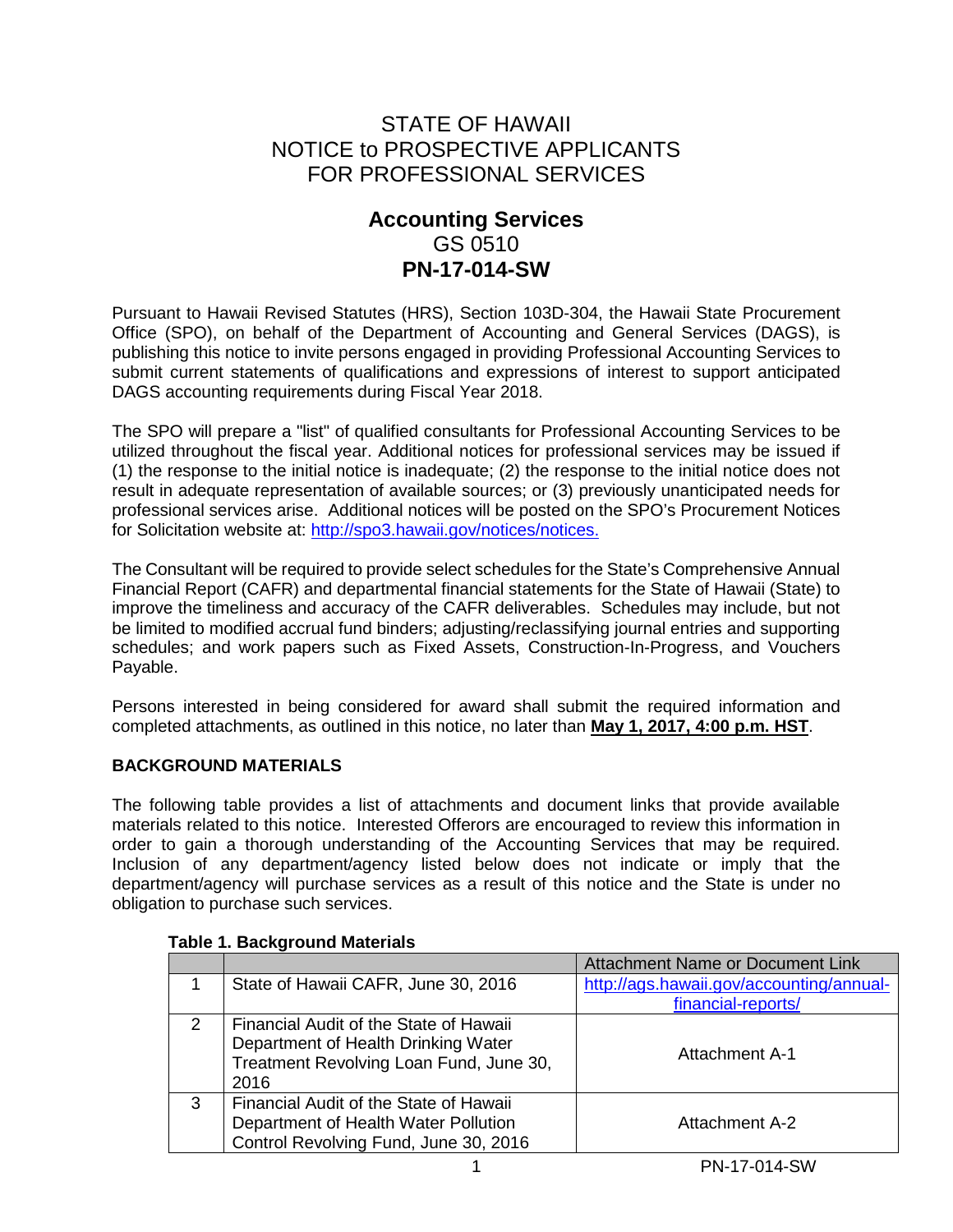| $\overline{4}$ | Department of Transportation - Airports<br><b>Division Financial Statements and</b><br>Supplemental Schedules, June 30, 2016                                    | <b>Attachment A-3</b>                                                   |
|----------------|-----------------------------------------------------------------------------------------------------------------------------------------------------------------|-------------------------------------------------------------------------|
| 5              | Harbors Division, Department of<br><b>Transportation Financial Statements and</b><br>Supplemental Information, June 30, 2016<br>and 2015                        | <b>Attachment A-4</b>                                                   |
| 6              | Hawaii Community Development Authority<br>Financial Audit, June 30, 2016                                                                                        | <b>Attachment A-5</b>                                                   |
| $\overline{7}$ | Hawaii Employer-Union Health Benefits<br><b>Trust Fund Financial Statements and</b><br>Supplemental Information, June 30, 2016<br>and 2015                      | Attachment A-6                                                          |
| 8              | Hawaii Health Systems Corporation<br><b>Financial Report with Other Supplemental</b><br>Information, June 30, 2016                                              | Attachment A-7                                                          |
| 9              | Hawaii Housing Finance and Development<br><b>Corporation Financial and Compliance</b><br>Audit, June 30, 2016                                                   | <b>Attachment A-8</b>                                                   |
| 10             | Department of Commerce and Consumer<br>Affairs Hawaii Hurricane Relief Fund<br><b>Financial Statements and Supplemental</b><br>Schedule, June 30, 2016 and 2015 | Attachment A-9                                                          |
| 11             | Hawaii Public Housing Authority Financial<br>Statements, June 30, 2016                                                                                          | Attachment A-10                                                         |
| 12             | Hawaii Tourism Authority (A Component<br>Unit of the State of Hawaii) Financial<br>Statements, June 30, 2016                                                    | <b>Attachment A-11</b>                                                  |
| 13             | University of Hawai'i Consolidated Financial<br><b>Statements and Required Supplementary</b><br>Information, June 30, 2016 and 2015                             | <b>Attachment A-12</b>                                                  |
| 14             | Fiscal Year 2016 CAFR Financial<br>Information instructions and templates                                                                                       | http://ags.hawaii.gov/accounting/cafr-<br>and-state-single-audit-forms/ |

# **MINIMUM QUALIFICATIONS BY CATEGORY**

### Category #1 – Financial Reporting

- Must be a Certified Public Accounting firm licensed in the State of Hawaii.
- The firm Principal supervising the work shall be a licensed Certified Public accountant in the State of Hawaii.
- Within the last five years, must have a minimum of 2,000 hours of experience in preparing governmental financial statements and notes to the financial statements in accordance with Generally Accepted Accounting Principles (GAAP).
- Must have experience working with the State of Hawaii systems including Financial Accounting Management and Information Services (FAMIS) and FAMIS Datamart, or applicable departmental financial system. (Complete OF-3 attached)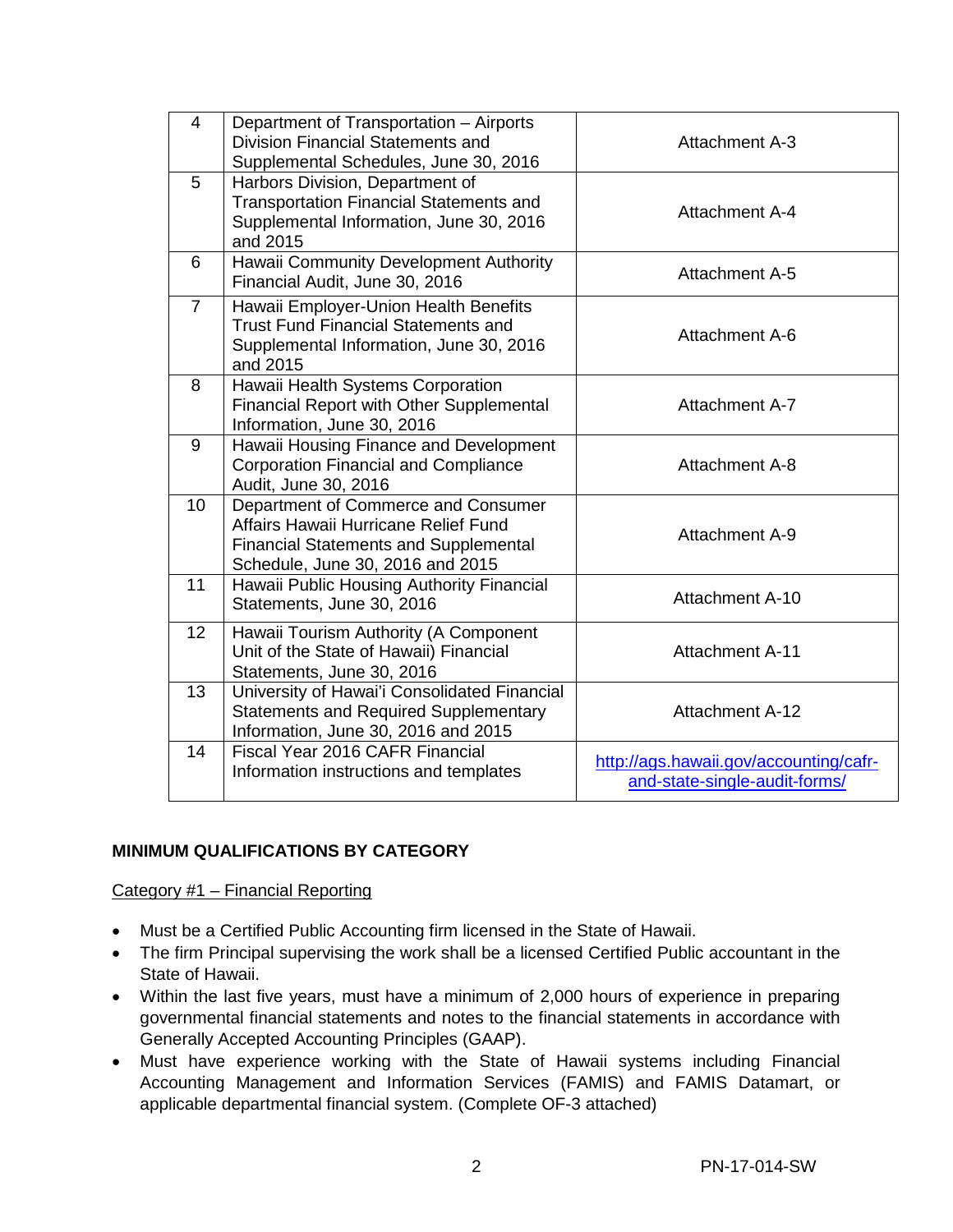# Category #2 – Schedule Preparation

- Must be a Certified Public Accounting firm licensed in the State of Hawaii.
- Within the last five years, must have a minimum of 2,000 hours of experience in governmental accounting.
- Must have experience working with applicable State of Hawaii systems and source documents which may include Financial Accounting Management and Information Services (FAMIS) and FAMIS Datamart, Fixed Asset Inventory System (FAIS), applicable departmental financial system, Treasury Deposit Receipts (TDRs), Purchase Orders (POs,), Contracts, Summary Warrant Vouchers (SWVs), Journal Vouchers (JVs), or other applicable source documents. (Complete OF-3 attached)

# **CONTRACT SCOPE BY CATEGORY**

# Category #1 – Financial Reporting

- Provide assistance in preparing high level financial reports in accordance with Generally Accepted Accounting Principles (GAAP) which may include:
	- o Comprehensive Annual Financial Report (CAFR) financial statements
	- o Departmental financial statements
	- o Notes to the financial statements

# Category #2 – Schedule Preparation

- Provide assistance in preparing accounting schedules used to prepare the CAFR and/or departmental financial statements.
- Services may include providing assistance in preparing the following:
	- o Departmental information which may include, Cash Held Outside the State Treasury, Investments Held Outside the State Treasury, Office Supplies, Prepaid Expenses, Vouchers Payable, Accrued Payroll, Other Accrued Liabilities, Revenue Bonds Payable, Lease Commitment Footnote Disclosure, Accrued Vacation and Sick Leave.
	- o Fixed Asset and Accumulated Depreciation which may include Fixed Asset and Roll Forward summary and details including beginning balances, additions, disposals, change increases/decreases, transfers in/out, Construction-In-Progress (CIP) analyses.
	- o Post-closing entries and supporting schedules which may include adjusting/reclassifying entries required for fair presentation of the budgetary control financial statements, entries that need to be booked in order to convert budgetary control financial statements to modified accrual and full accrual
	- o Other schedules required for preparation of the CAFR.

# **PERFORMANCE PERIOD**

The period of performance for this contract shall be from July 1, 2017 to June 30, 2018.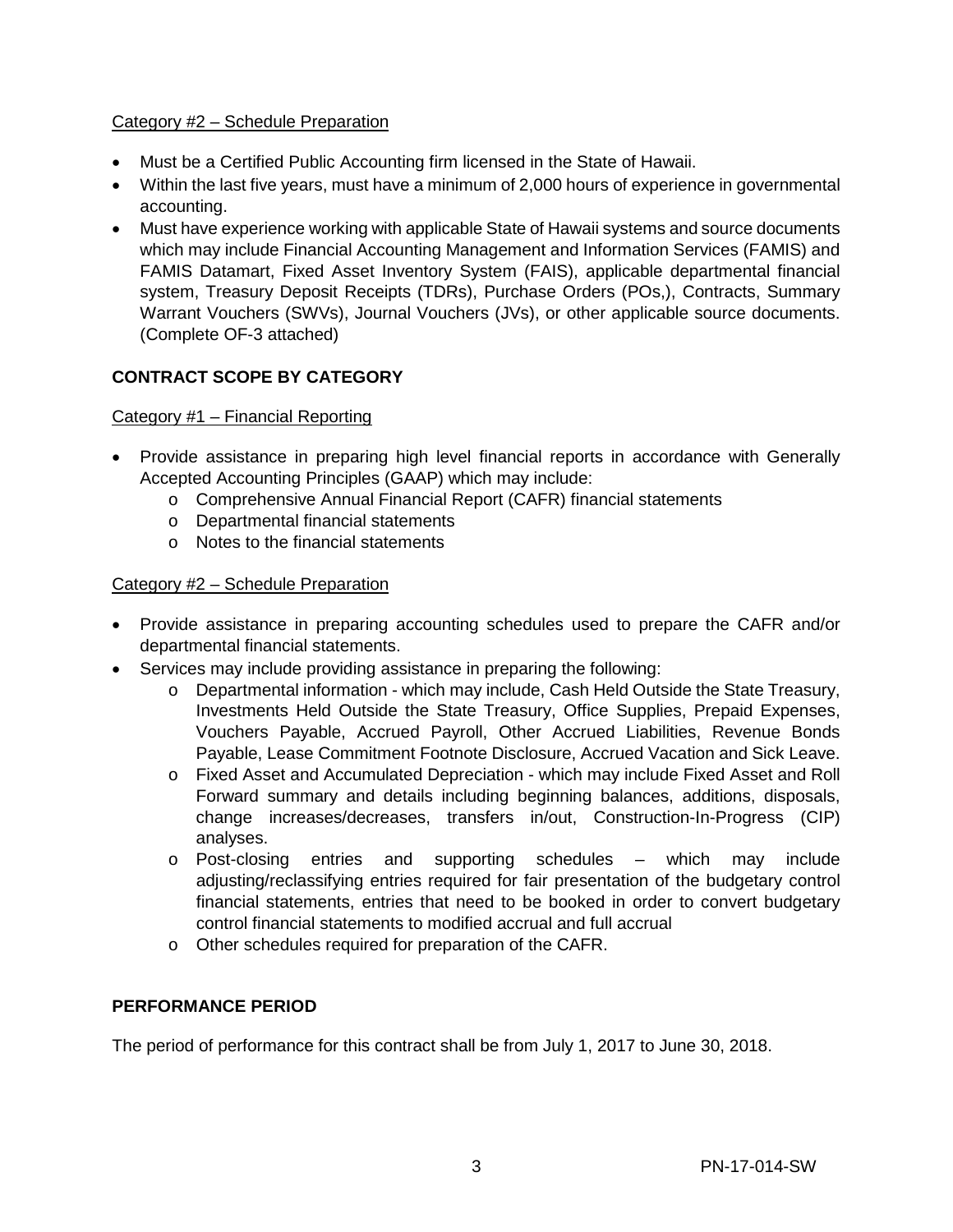# **PARTICIPATING JURISDICTIONS**

The following jurisdictions are not required but may use the resulting vendor list. Participating jurisdictions are allowed to purchase from other contractors; however, HRS chapter 103D and the procurement rules apply to purchases using the applicable method and procedures. The decision to use this vendor list will be at the discretion of the participating jurisdictions.

Executive Departments/Agencies<br>
Department of Education<br>
Honolulu City Council Department of Education<br>(Excludes Charter Schools) (Excludes Charter Schools) Honolulu Board of Water Supply<br>Hawaii Health Systems Corporation Honolulu Authority for Rapid Tran Office of Hawaiian Affairs **County of Hawaii** University of Hawaii **Hawaii** Hawaii County Council Senate County of Maui **Judiciary Maui County Council** 

Honolulu Authority for Rapid Transportation House of Representatives County of Hawaii – Department of Water Supply County of Maui – Department of Water Supply County of Kauai Kauai County Council County of Kauai – Department of Water

# **ADDITIONAL FEDERAL REQUIREMENTS**

Offerors are on notice that some Participating Entities may be receiving funds from various federal government grants and/or programs. Contracts from these entities may be subject to additional requirements in accordance with federal law and specific federal agreements. Additional requirements could include not awarding to vendors who are found on the List of Excluded Parties, complying with additional federally-required contract clauses, and providing representations and certifications (debarment, restrictions on lobbying, etc.) applicable to certain federally-assisted grants/agreements. As such, Offerors should be aware that these purchase documents will vary from contracts issued by agencies not subject to federal requirements.

### **INFORMATION TO BE SUBMITTED**

- Offer Form (OF-1); Offeror References (OF-2); and Government Experience (OF-3) shall be completed in its entirety. If the Offeror submits an incomplete form (OF-1, OF-2, OF-3) and does not meet the specified requirements, the Offeror may be determined to be "nonqualified."
- Response to Sections I, II, III, and IV below.

### **SUBMITTAL FORMAT**

The Submittals shall be sectioned as follows:

#### **Section I – Statement of Interest**

Letter of interest indicating the name of the firm or individual, principal place of business, and location of all of its offices.

### **Section II – General Background**

- The age of the firm and its average number of employees over the 5 past years; or the period of time the individual has been in business.
- A short paragraph, not more than one half page typed, describing the firm and its capabilities.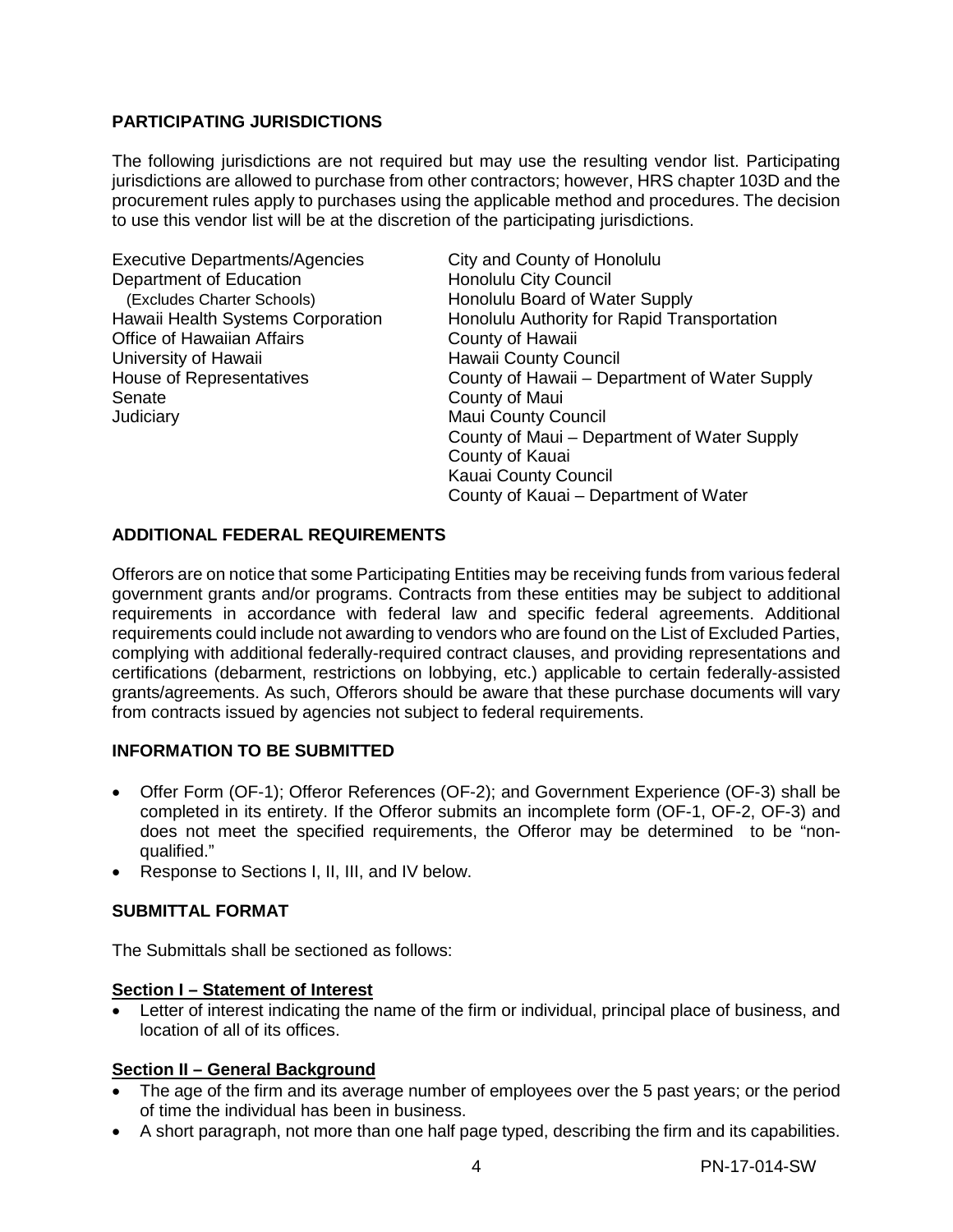# **Section III – Education, Training, and Experience**

- The education, training, and qualifications of key individual(s) that will be performing the applicable service;
- Statement of qualifications highlighting the firm's or individual's qualifications, expertise, and experience.
- Any other relevant information on the firm's or individual's experience, expertise, and past performance including but not limited to the quality of work, cost, and ability to meet schedules.
	- $\circ$  Submit a resume for each key individual as evidence of his/her education, training, and background experience.
	- o Submit Government Experience form (OF-3)

#### **Section IV – References and Additional Literature/Information**

The names and phone numbers of up to five clients, as provided on appropriate Offeror References Form, page OF-2, who may be contacted including at least two for whom services were rendered during the preceding year.

Offeror References Form (OF-2) is attached to this Public Notice and must be completely filled out. Failure on the part of the Offeror to meet this requirement may result in the applicant to be determined "non-qualified."

### **SELECTION PROCESS**

After the list of qualified applicants are determined, agencies may evaluate and contract for services as needed, during the fiscal year. Selection of professional services will be made in accordance with Section 103D-304, Hawaii Revised Statutes and Section 3-122, Subchapter 7, Hawaii Administrative Rules.

The selection criteria employed in descending order of importance shall be:

- 1. Experience and professional qualifications relevant to project type.
- 2. Past performance on projects of similar scope for public agencies or private industry, including corrective actions and other responses to notice of deficiencies.
- 3. Capacity to accomplish the work in the required time.
- 4. Any additional criteria determined in writing by the selection committee to be relevant to the purchasing agency's needs or necessary and appropriate to ensure full, open, and fair competition for professional services contracts.

Contract scope, term of performance, and price shall be negotiated with the highest ranked (most qualified) applicant(s).

Attachments: Offer Form (OF-1) Offeror References Form (OF-2) Government Experience Form and Example (OF-3) Background Materials (Attachments A-1 to A-12)